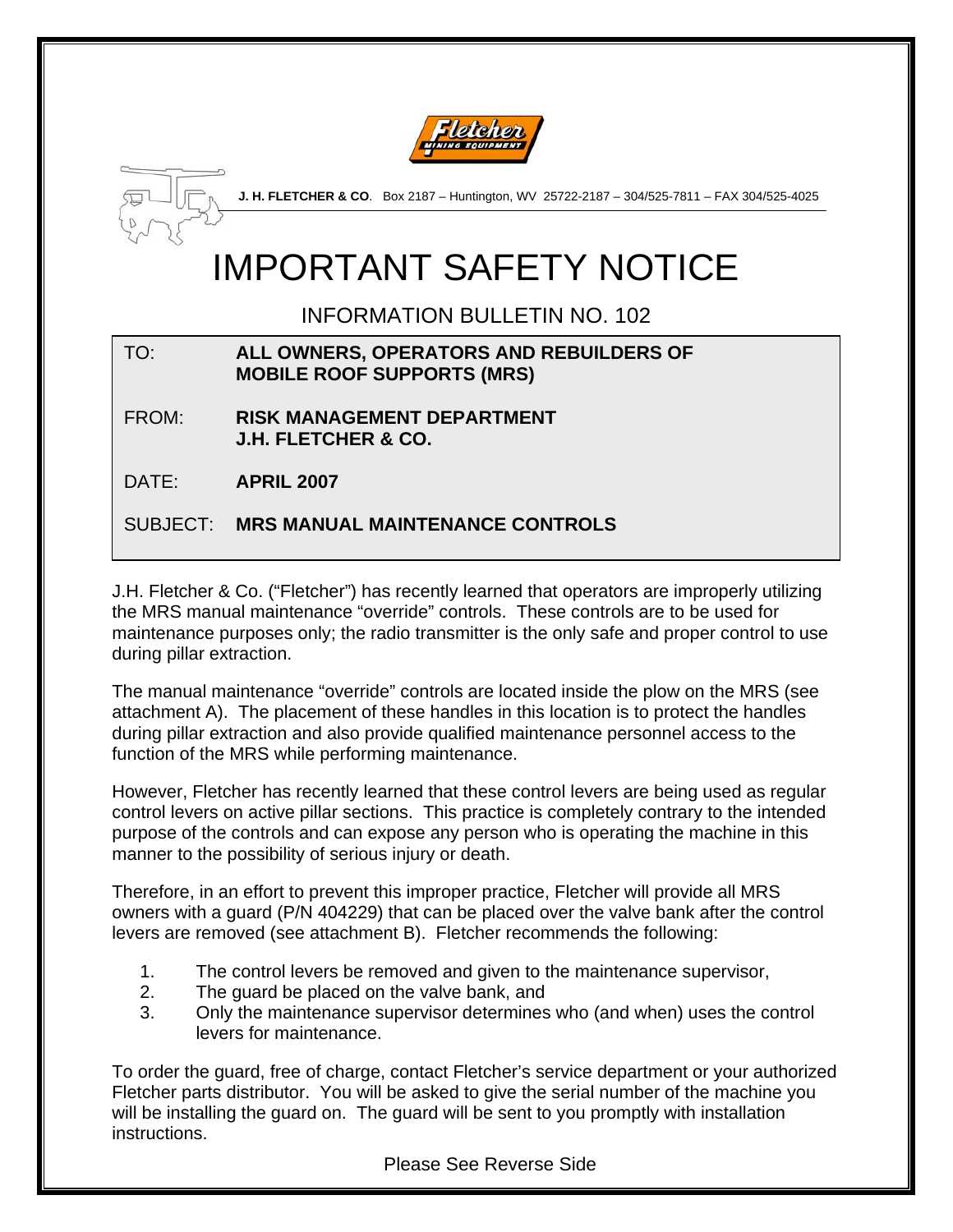#### **TRAINING**

J.H. Fletcher & Co. recommends that you retrain all operators and personnel who work in the vicinity on the proper use of the Mobile Roof Support System. During retraining of these employees, we recommend you use the Fletcher MRS Video Training packages and posters that are provided free of charge, upon request (Attachment C). You should also review MSHA Program Information Bulletin # P05-19 (available for download at [http://www.msha/gov/regs/complian/pib/2005/pib 05-19.pdf](http://www.msha/gov/regs/complian/pib/2005/pib%2005-19.pdf)). Along with retraining, it is very important that all operators and bystanders be informed of the roof control plan, the distance all personnel should be located away from the MRS during pillar extraction and the specific reasons an employee should only use the radio remote control during pillar extraction.

J. H. Fletcher & Co. believes this is a necessary action in regard to the prevention of accidents during pillar extraction. We encourage you to take immediate steps to comply with this bulletin. If you have any questions, about this change to the MRS, or any safety or technical questions in general, please contact our Risk Management Department or your local field representative.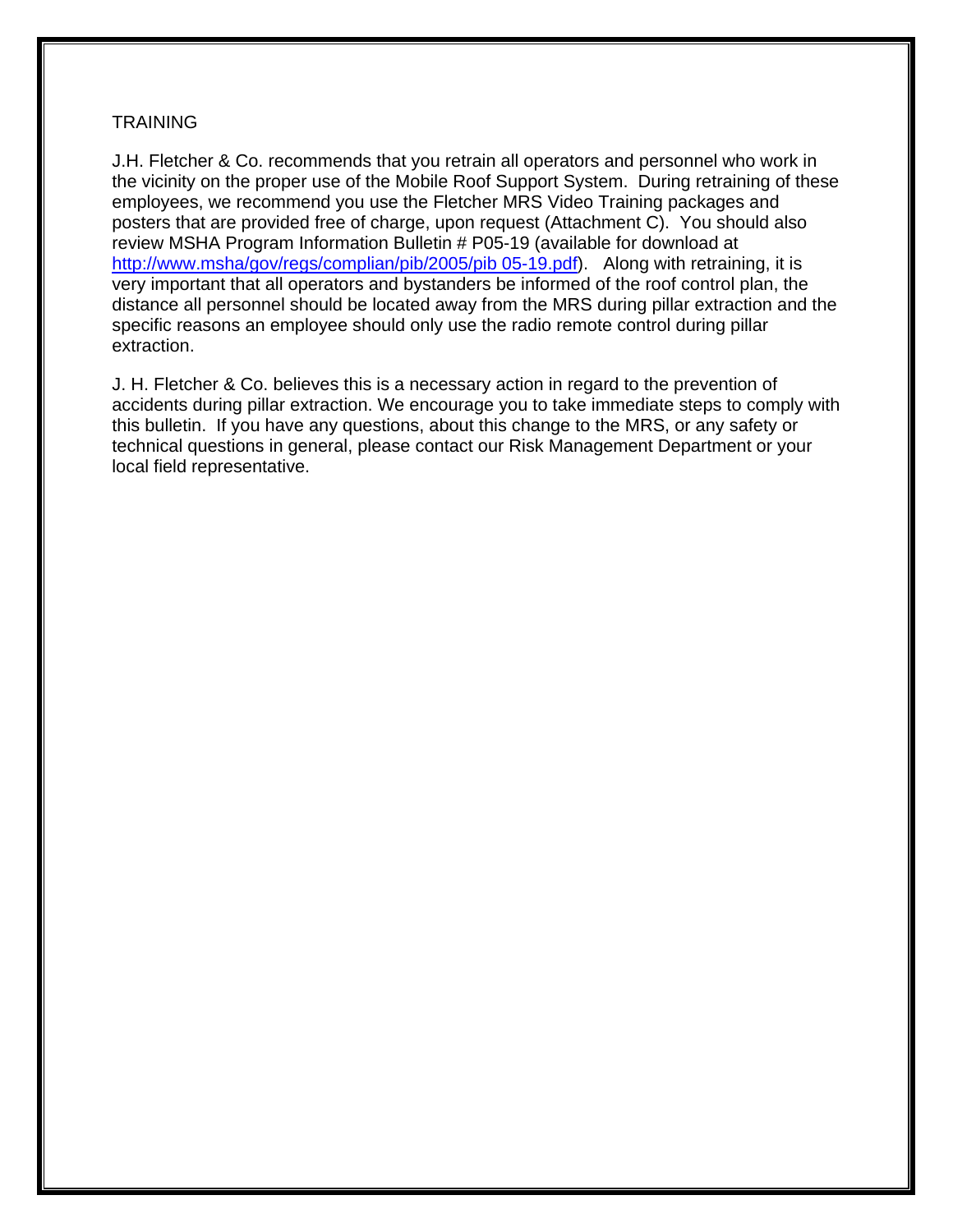# **ATTACHMENT A**

**MRS MANUAL MAINTENANCE CONTROLS BEFORE LEVERS ARE REMOVED AND WITHOUT GUARD INSTALLED.** 

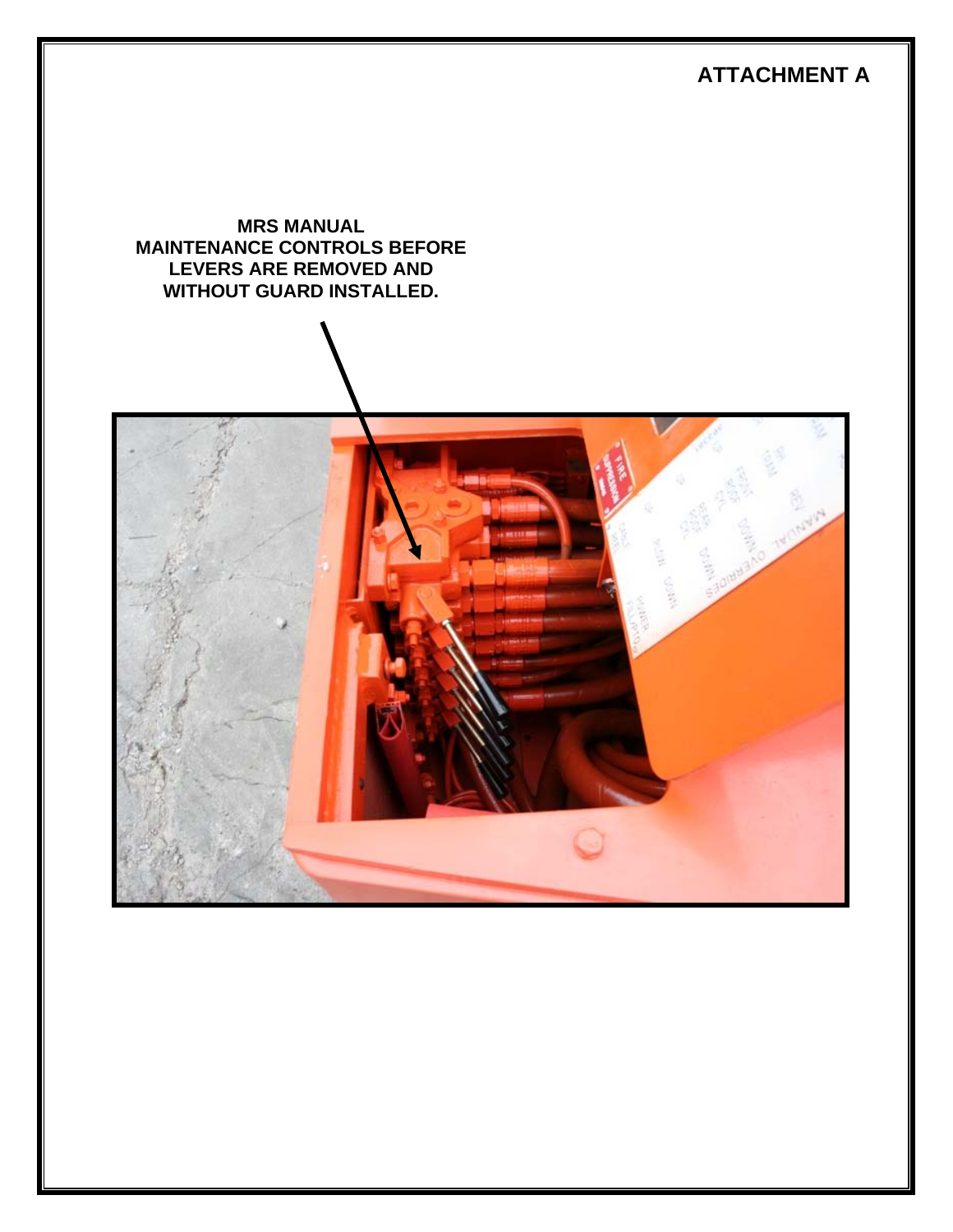## **ATTACHMENT B**

#### **MRS MANUAL MAINTENANCE CONTROLS AFTER LEVERS HAVE BEEN REMOVED AND GUARD (P/N 404229) IS IN PLACE**



### **EMERGENCY STOP SWITCH**



MANUAL OVERRIDE CONTROLS FOR MAINTENANCE ONLY.

MACHINE MUST BE IN MANUAL CONTROL MODE. SWITCH OFF RADIO CONTROL.

FAILURE TO FOLLOW THIS WARNING CAN RESULT IN SERIOUS INJURY OR DEATH.

PART No